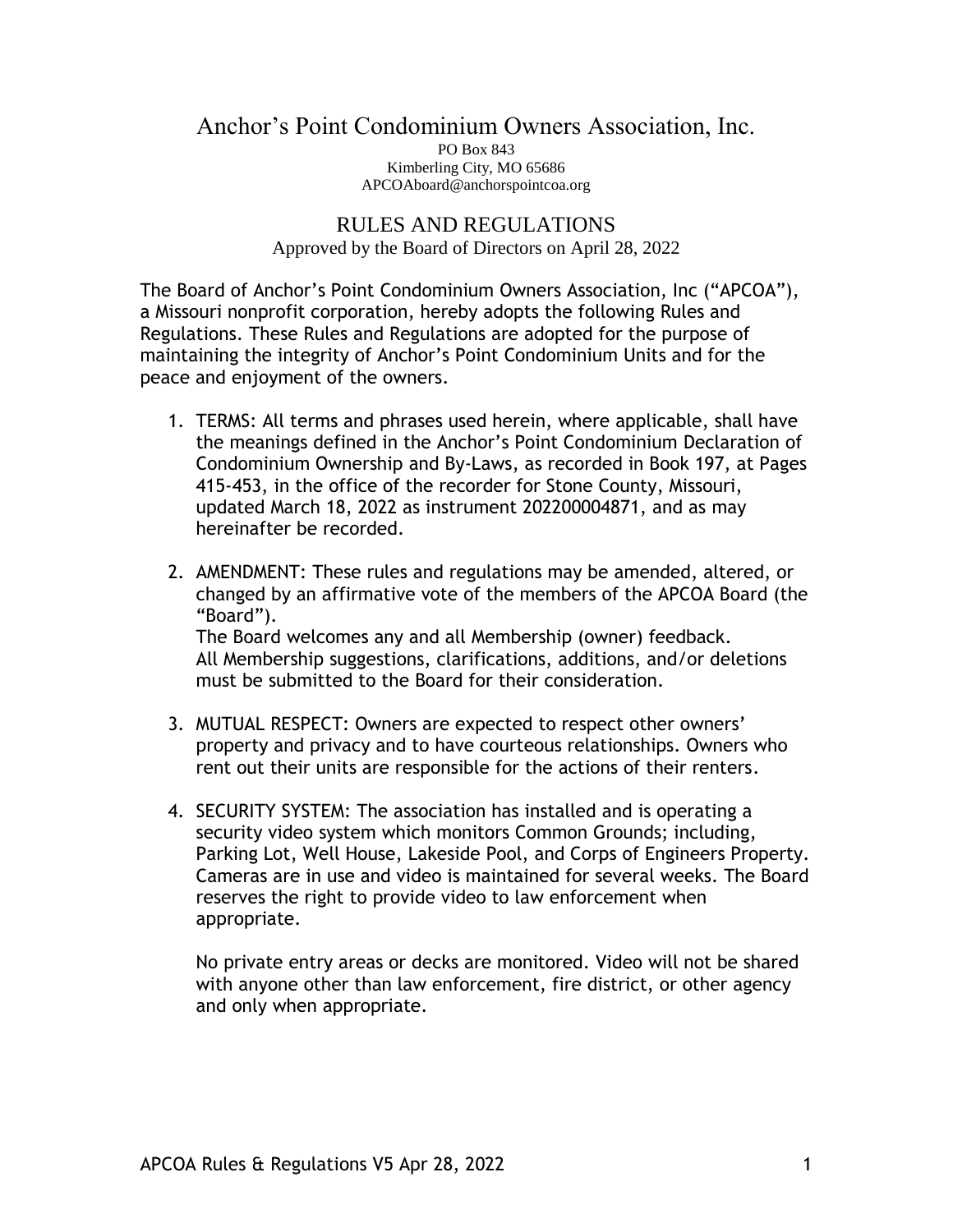- 5. ARCHITECTURAL REVISIONS OR CHANGES: Owners are prohibited and restricted from changing any common and limited common elements, outside of their respective units, except as may be approved, in writing, by the Board. The below rules apply to any new modifications; they do not apply to pre-existing doors and windows. ALL exterior changes require approval of the Board.
	- a. Approved Storm Doors: Owner may add a brown storm door to the front door(s) at owners' expense.
	- b. Approved Condo Entry Doors: Any new doors must match existing standards and colors.
	- c. Approved Deck Doors, Sidelight Windows, and Bedroom Windows. The Association has requirements about window and door colors. All windows and doors replaced must be approved in advance by the Board. Because windows and doors are Limited Common Elements, the expense of all replacement is borne by the owner.
	- d. Approved Glass Windows and Doors: Glass windows and doors may be upgraded to the blinds within the double pane of glass style so long as the replacement window or door is the same size. The blinds in the interior of the windowpane must be white from the outside.
	- e. Approved Deck Modifications: A ceiling fan and additional lighting may be installed on the lakeside deck but only after Board approval. Lighting must not be so bright that it is a distraction to other owners. The installation and maintenance of the ceiling fan and additional lighting is the responsibility of the owner.
	- f. Exterior Paint: Owners may, with prior Board approval, paint their deck areas; however, all paint must match the current color scheme. Approved paint is listed with Kimberling City True Value Hardware store as "Anchor's Point red" and "Anchor's Point tan" paint.
	- g. The Board reserves the right to inspect any exterior construction during or after completion to ensure safety and compliance.
	- h. REMEDY: In the event an owner causes to be installed any otherthan-approved doors and windows, or in the event an owner fails to receive permission in advance of any exterior work, the Board shall cause to be delivered to the Owner a written notice of the violation. The notice of the violation shall set forth the nature of the alleged violation and shall request that the violation be voluntarily terminated or remedied within a reasonable time from the mailing date of the notice. After reasonable time has elapsed from the date of the notice, if the violation has not been voluntarily terminated by the Owner, the Board (on behalf of APCOA) shall have the right to enjoin or remedy by appropriate legal proceedings, either at law or in equity, any violation of the above rules related to architectural revisions and to recover reasonable attorney's fees.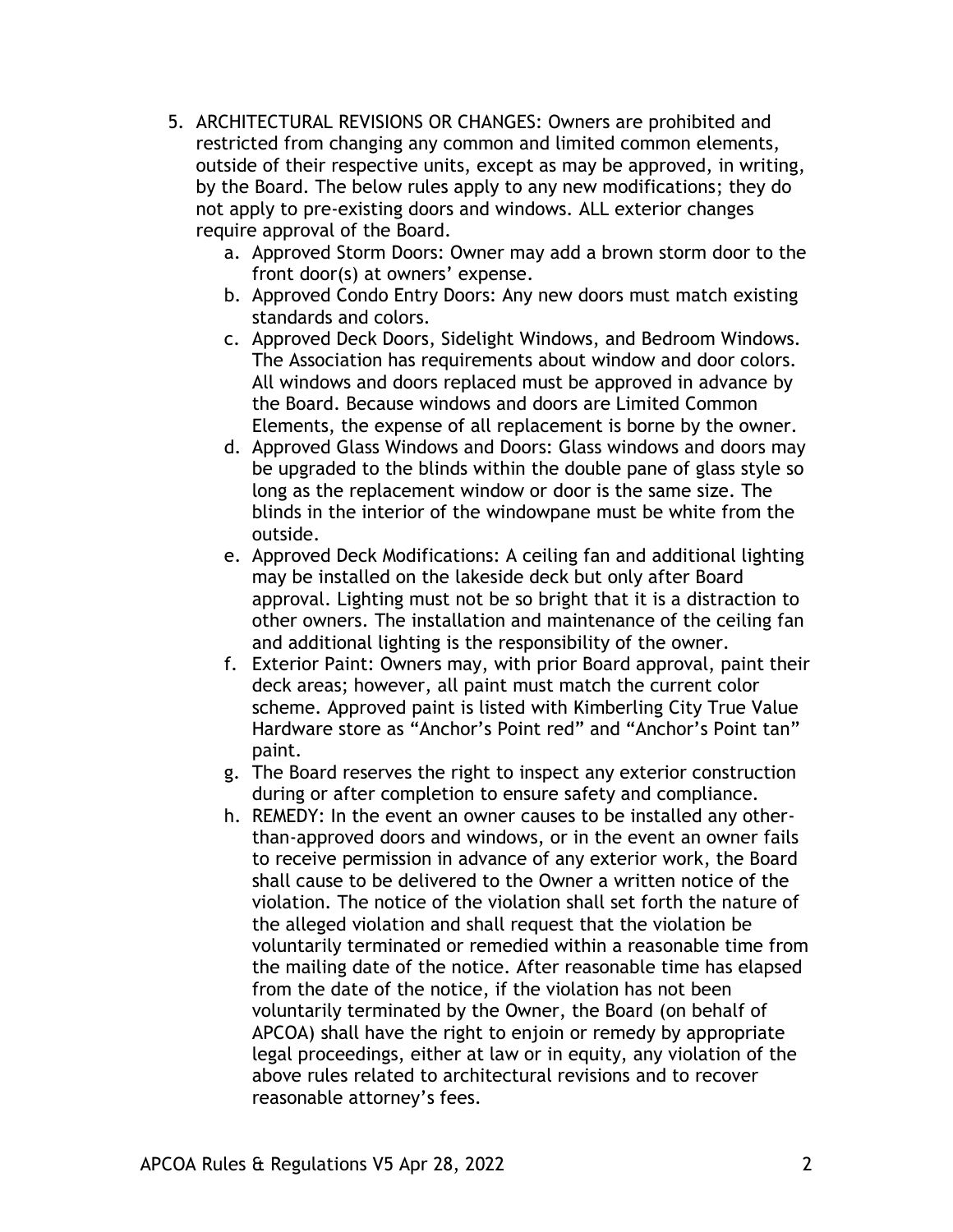- 6. SIGNS: No unit shall use advertising signs of any kind. No "FOR SALE" or "FOR RENT" signs shall be displayed in or outside the unit. No sign promoting a business, a political position, or promoting a cause sign shall be displayed.
	- a. Approved Sign: Owner may add one (1) decorative or greeting sign not to exceed 30" by 14" by 1" located on the same wall as the door at the front entrance. The location of the sign may not interfere with any lighting, doorbell or other structural common or limited common element. The installation, maintenance, and removal of the sign is the responsibility of the Owner.
- 7. FLAGS: Owners may mount one flagpole at approximately a 45-degree angle on balcony/deck posts on the lake side to display a United States flag approximately 3' x 5' in size or promoting a sports team in season. Screws or nails must be in 6x6 posts, never into red trim or vinyl siding. No flag promoting a business, a political position, or promoting a cause sign shall be displayed.
- 8. SATELLITE DISHES: No satellite dishes or other communications equipment may be affixed to the exterior of any building.
- 9. WINDOW TREATMENTS: All window treatments including blinds and drapes must appear white from the exterior of the unit.
- 10.TRASH: Dumpsters are for household trash only and may not contain construction debris, furniture, appliances, water heaters, Christmas trees, etc. All trash must be placed inside the dumpsters, not on the ground outside. All boxes must be broken down and placed inside the dumpster. The dumpster lids are to be closed after the trash has been placed inside the dumpster.
	- b. REMEDY: In the event an Owner, guest, invitee, licensee, tenant, lessee, family member, agent or employee does not follow the rules related to trash and dumpster use, the Board may issue a fine of not less than \$200 that shall be immediately payable. If unpaid after 30 days, the Board (on behalf of APCOA) shall have the right to enjoin or remedy by appropriate legal proceedings, either at law or in equity, any violation of the above rules related to trash and dumpster use.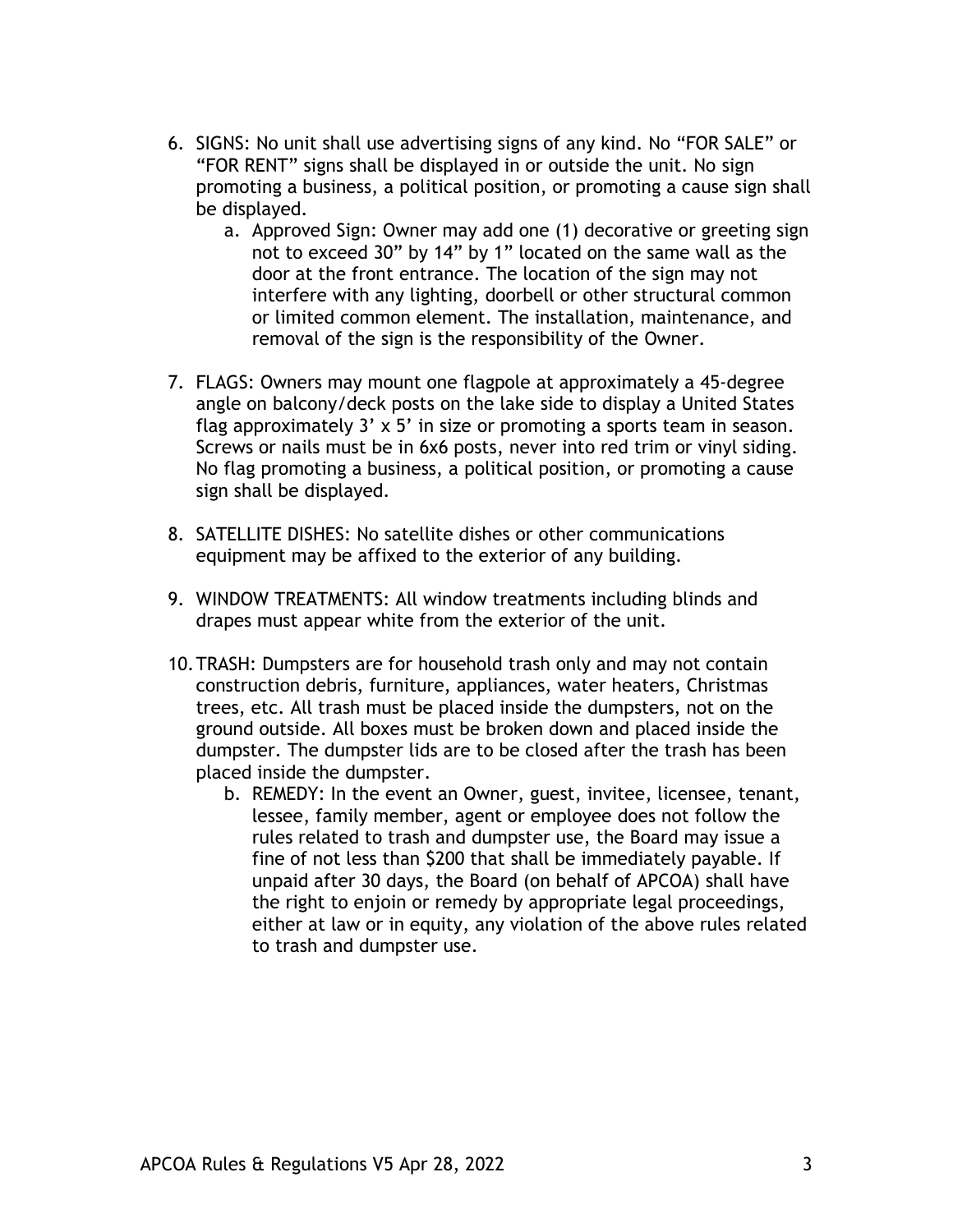- 11.TRAILER PARKING: Trailers may not be parked in the parking lot on weekends in the summer (from Memorial Day to Labor Day) from Thursday at 5:00 p.m. until Monday at 7:00 a.m. Trailers may also not be parked on the following holidays or the two days preceding the holiday: Memorial Day, Independence Day and Labor Day.
	- c. REMEDY: In the event an Owner, guest, invitee, licensee, tenant, lessee, family member, agent or employee does not follow the rules related to trailer parking, the Board may issue a fine of not less than \$200 that shall be immediately payable. After 30 days, the Board (on behalf of APCOA) shall have the right to enjoin or remedy by appropriate legal proceedings, either at law or in equity, any violation of these rules related to trailer parking.
- 12.QUIET TIME: Quiet time is from 10:00 PM until 8:00 AM and acceptable levels of noise are defined by the City of Kimberling City. If any owner or guest violates these quiet time rules, the Board will cooperate with the City to prosecute violators or may elect to fine the owner for such violations.
- 13.BARBEQUE GRILLS: Charcoal grills or other open grills may not be used in any units nor on any decks or balconies. Likewise, no open flame is allowed. Covered gas grills or covered electric grills may be used. Charcoal grills for owners and guests are provided on common ground throughout the complex.
- 14. FIRE PITS: Fire Pits are not to be used in any unit nor on any decks or balconies. No open flames are permitted in any of these areas.
- 15.SWIMMING POOL: Times of operation are posted and rules for use of the pool and pool area are posted. If any owner or guest violates these rules the Board may elect to fine the owner for such violations.
- 16.PETS: Pets are allowed on APCOA property; however, pets taken outside of an owners' unit must be on a leash at all times. All pet waste must be picked up and disposed of in the dumpsters. Pets may not be a nuisance to other owners and guests.